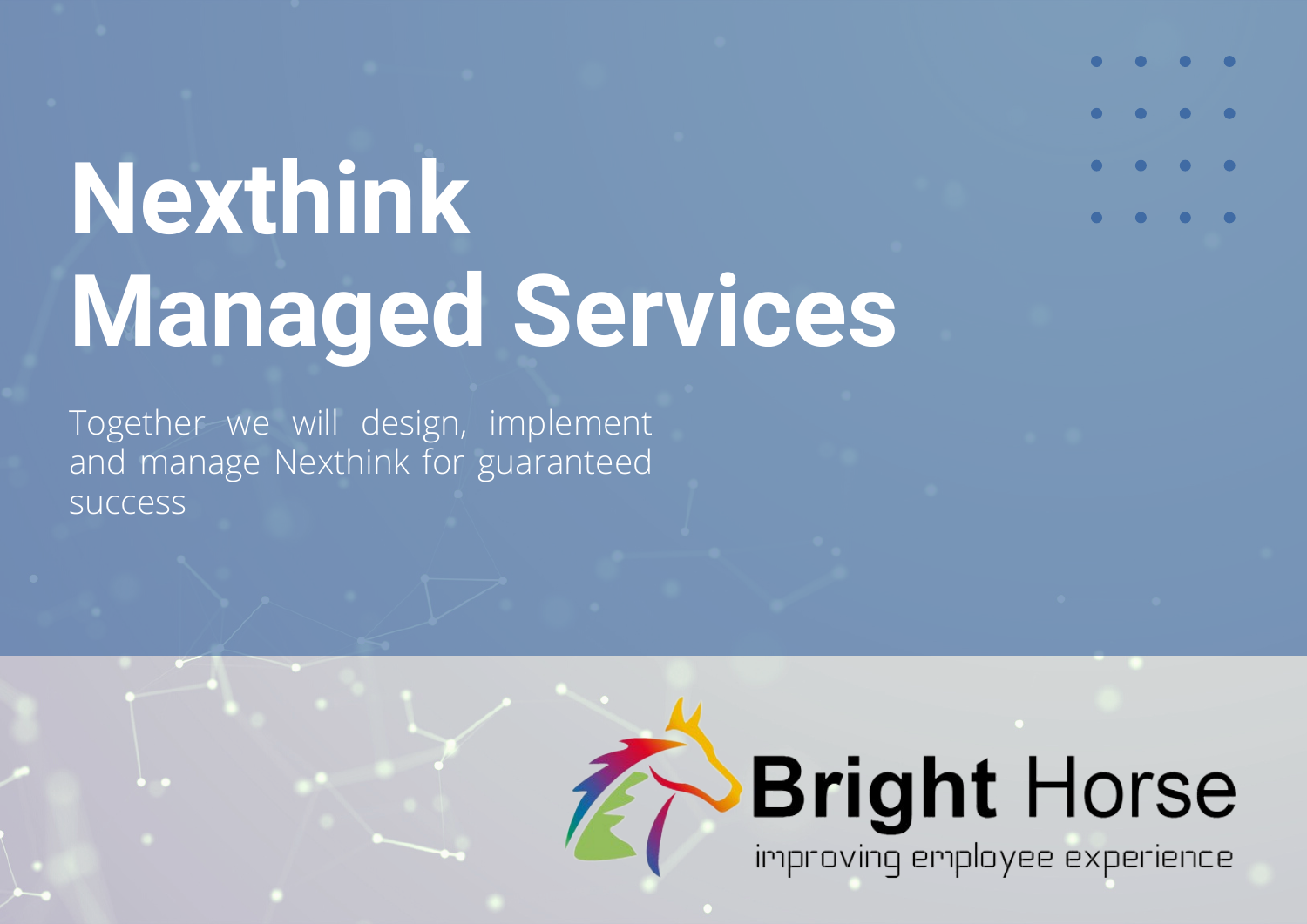

We assist, design and implement the appropriate experience measures and assist how to operationalise them. Services Include:

#### **Nexthink Value Assessment**

understanding the roadmap to ensure that Nexthink delivers values against goals within the IT landscape.

#### **DEX Scores**

maintaining the DEX Scores and ensuring that company is always looking to increase the score values by address the key areas

#### **Application Services**

defining the services that need to be addressed by both SLAs and KPIs.

#### **Module Management**

check that all the metrics are returning data and identify areas of concerns where remediation maybe required

#### **Category Updates**

ensure that all the categories are correctly defined with items such as operating system versions, patches and security Issues

#### **Collector Updates**

making sure that all the connected devices are running and working with the latest collector version

**System Maintenance and Support** ensuring that Nexthink is working in an optimal manner and managing any issues that arise directly with Nexthink Support development, deployment, operationalisation, and governance phases of implementation

#### **Experience Enablement (Optional as part of EaaS)**

provision of accredited education to enable both the initial project team and operational team. This will include Essence of Experience, XLA Foundation, Mastering XLAs and Mastering the XMO. On top of this we also have the ability to design and implement full Experience Level Agreements and Support their implementation with an Experience Management office (XMO)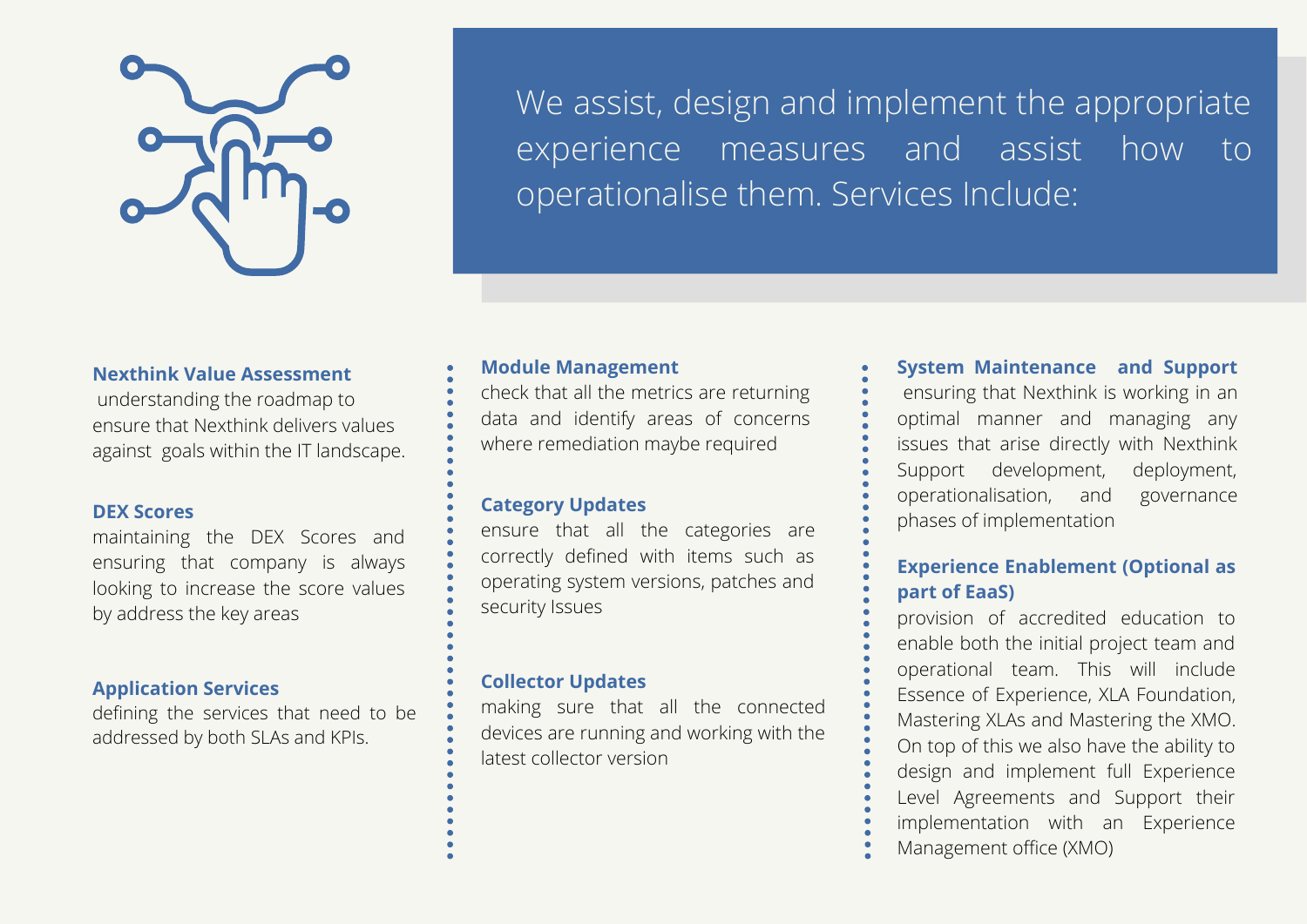## **Nexthink Managed Service Packages**



- User, Role and Profile Management
- Managed Support
- Weekly Task
- Value Assesments

### Reactive | Enhanced

- Library Pack Management
- Category and Investigation Management
- Key Focus Area
- Engage Package

### Experience as a Service

- Bright Horse Managed Experience Management Office
- Campaign Management
- Nexthink Insights
- Experience Ambition
- Everything in Enhance

These packages are delivered as a service over this period and will cover monthly reviews with the Customer and define clear roadmaps on where development effort will be required.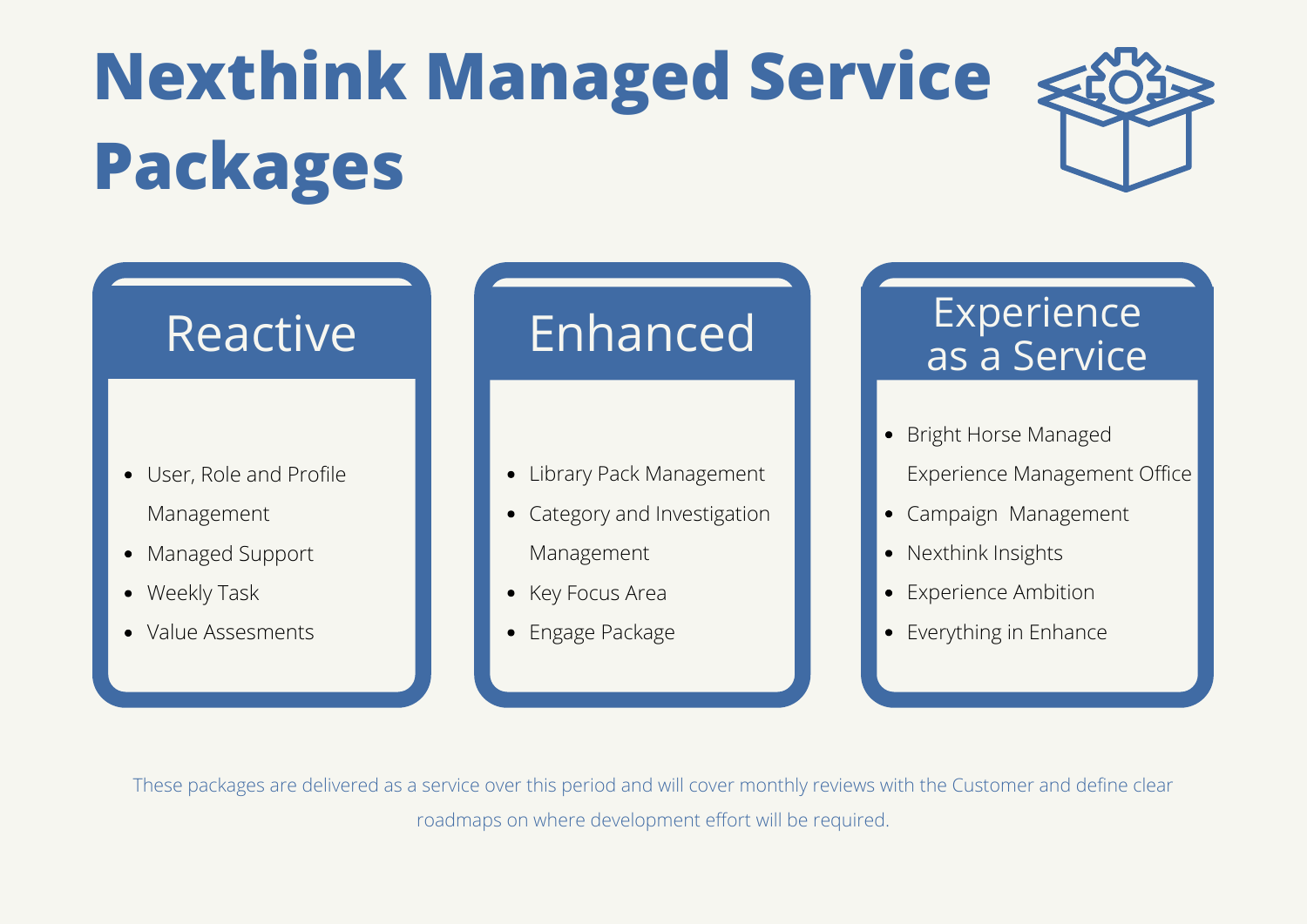## **Additional Services**

As well as providing the Managed Service, Bright Horse can also be engaged to help with developing an Experience Management Strategy throughout the organisations. Whilst this mainly focused around the experience around IT, it can also be attributed to other Customer Facing Team through the organisation.

Implement the Nexthink Cloud Solution, including the configuration of the SAML and JIT Configuration of Users, Data Enricher for more detailed information on internal network utilisation and User Profiles from AD. Bright Horse will deliver this using a 'best practice' delivering the key features within your Nexthink solution.

We provide 3 levels of implementation, so if you are starting out on your Nexthink Journey, or wish to re-implement a system, then we will have a package that fit both your need and budgets